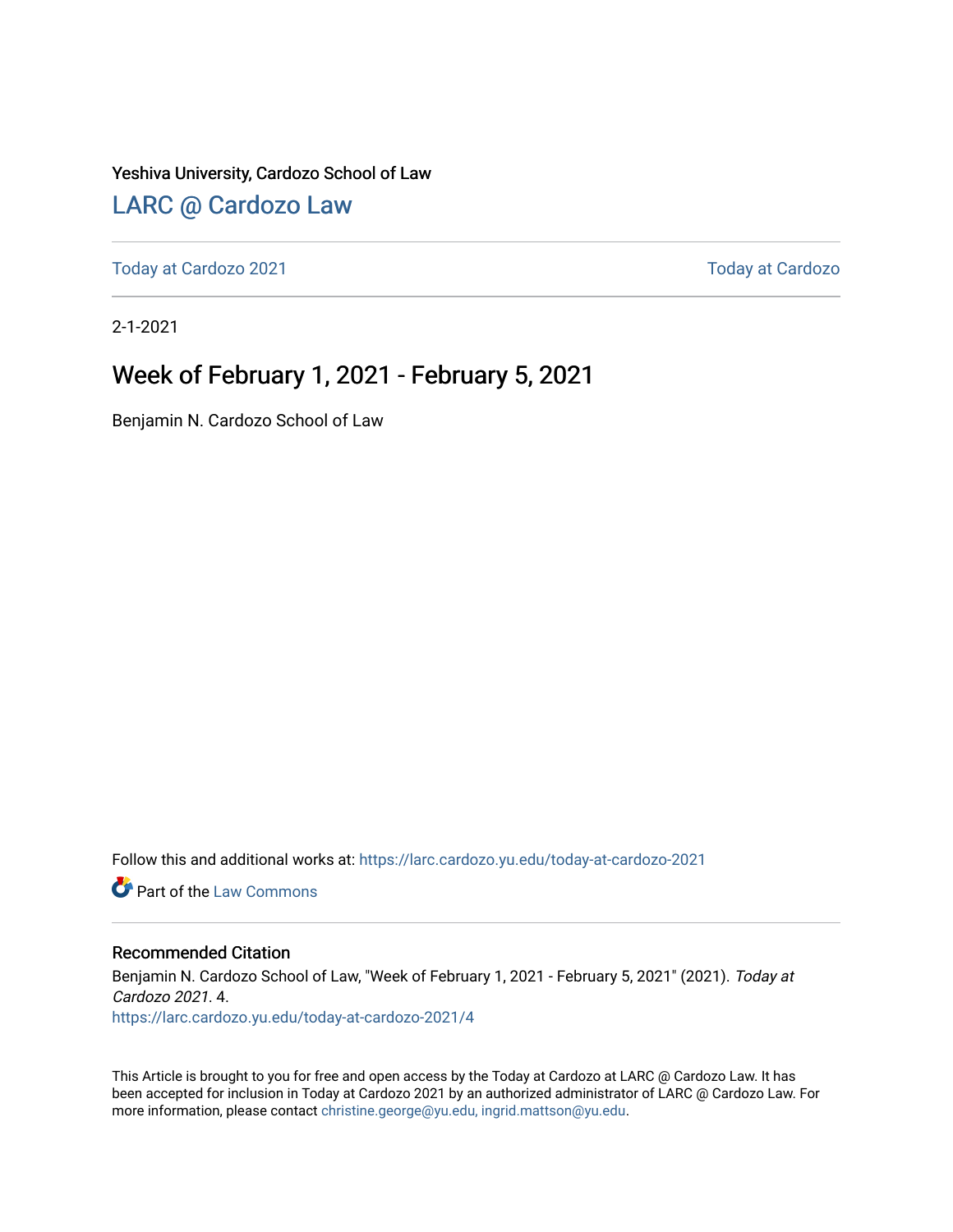

# **Today At Cardozo Monday, February 1st, 2021**

Kaplan Bar Review: Bar Talk Monday, February 1st, 12:15pm-12:45pm.

Sponsoring Group: Kaplan

Hey 3Ls,

Kaplan Bar Review will be hosting a Bar Talk MONDAY, 2/1, from 12:15-12:45PM on Zoom (details below). Join us for information on how Kaplan will prepare you for success on your bar exam! You will learn about how you can get an \$100 Amazon gift card for enrolling now and all attendees will be entered into a chance to win their course for half off!<sup>\*</sup>

Please join the zoom meeting at 12:15 p.m. at the below link and details:

Can't make it to the event? No problem! Sign up for a one-on-one demo with Regional Director Hanaiya Gholson at the following link and she would be more than happy to answer all of your questions and get you started with the best course option for you: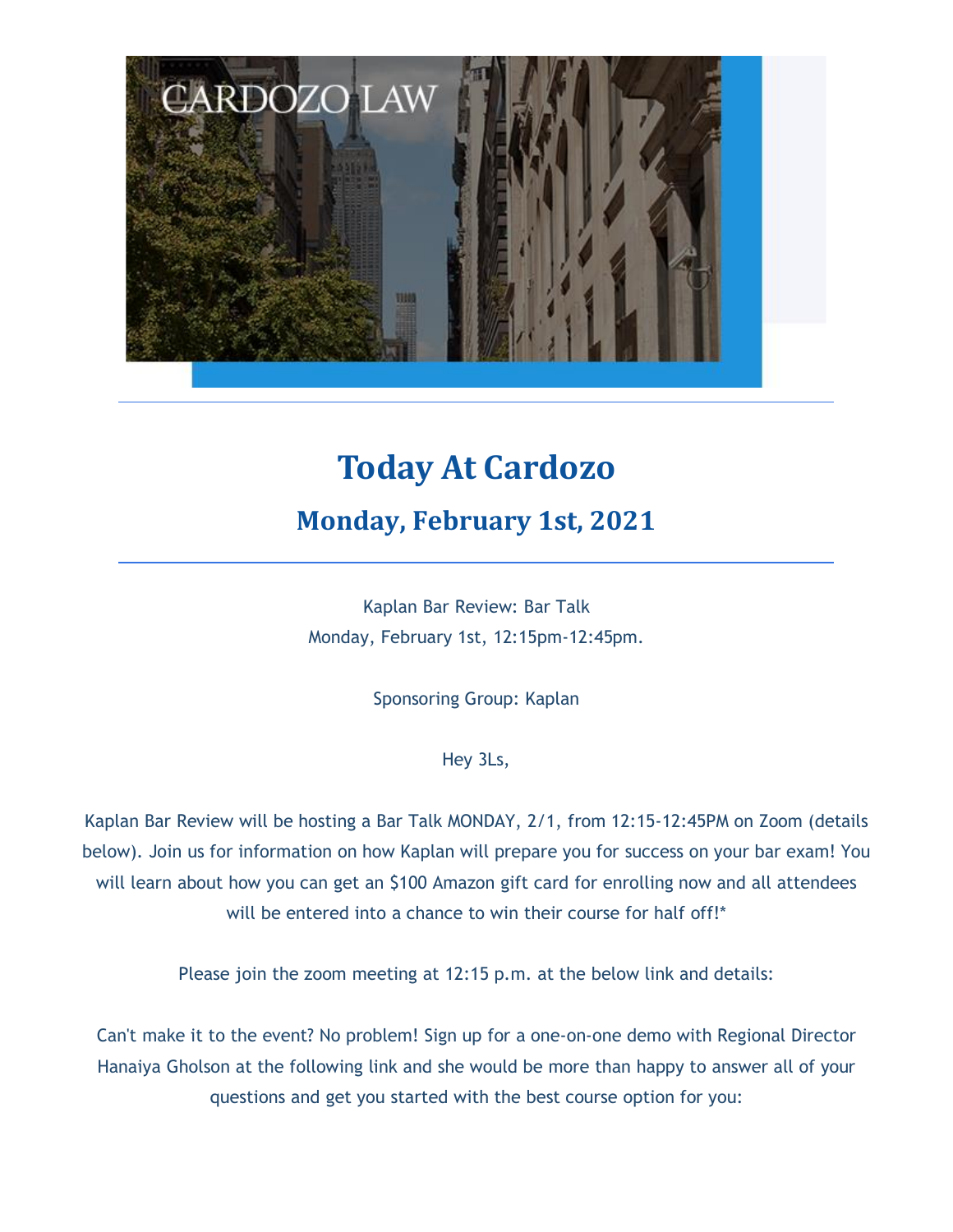-- \*applies to list price; not eligible for Amazon gift card.

The Heyman Center on Corporate Law & Governance invites you to a Heyman Speaker Series event:

### **Commercial Litigation Finance**

**Speakers**: Rebecca Berrebi '08, Founder and CEO, Avenue 33, LLC; Chris Young '07, General Counsel (North America) at Omni Bridgeway **Date**: Monday, February 1, 2021 **Time**: 12:00 p.m.

Please join us for a Heyman Speaker Series event with Rebecca Berrebi '08, Founder and CEO with Avenue 33, LLC, and Chris Young '07, General Counsel (North America) and CCO with Omni Bridgeway, both Cardozo alumni! Ms. Berrebi and Mr. Young will provide an overview of the commercial litigation finance market, the role funding plays in law firm and clients' commercial litigation strategy, the type of cases ripe for funding, and the various types of practice areas involved in a commercial litigation finance transaction.

Prior to founding Avenue 33, LLC, Ms. Berrebi served as Head of Corporate Affairs at Tenor Capital Management Company, a Legal Consultant for TowerBrook Capital Partners, and an attorney at Kirkland & Ellis. Prior to his time at Omni Bridgeway, Mr. Young served as a VP and Counsel at RBS, and an attorney at law firms Hunton Andrews Kurth and Carter Ledyard.

Zoom details are available on the registration page and will also be sent by email prior to the event. This event is open only to the Cardozo community.

PILSA's General Body Meeting is this Monday, February 1, at 6PM. We'll be hosting a panel on the PILC fair with 2Ls and 3Ls who went through it in the past two years. We'll also be talking about public interest summer internships more generally. Please join us and get a leg up on the PILC

competition!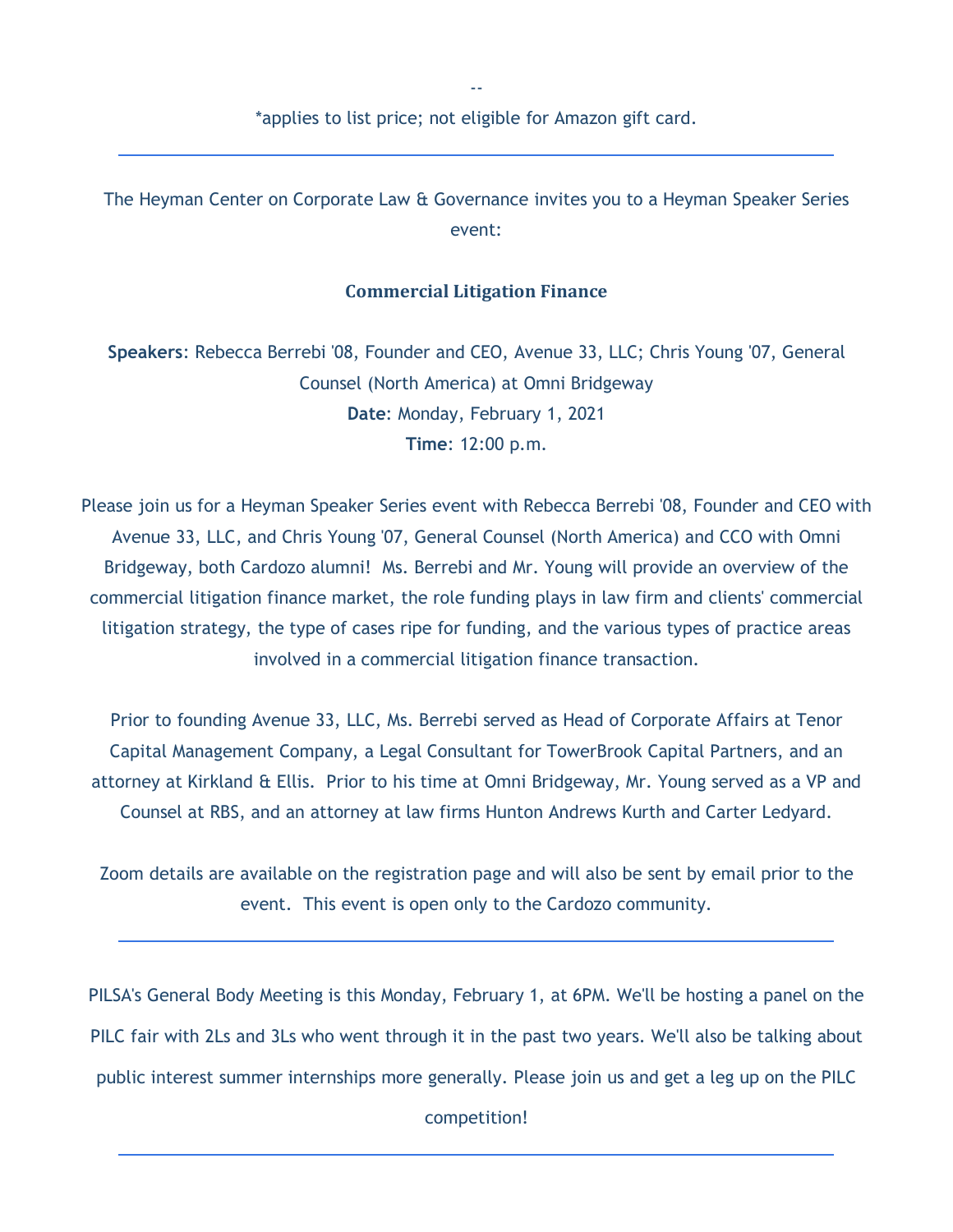Monday, February 1st, 12pm-1pm

## **Upcoming Events and Announcements**

### **Racial Justice is Reproductive Justice**

Join our panel of experts to learn about how structural racism impacts both the maternal health care system and the legal system for persons of color, how COVID-19 has only widened the gaps of inaccessibility, and how the reproductive and racial justice rights movements are a call to action.

Panelists include:

**Dr. April Lockley, DO** (she/her)| Medical Director at Public Health Solutions' Sexual and Reproductive Health Centers and an Advocate with Physicians for Reproductive Health

**Indra Wood Lusero, Esq.** (they/their) | Founder of Elephant Circle and the Birth Rights Bar Association and a recent Staff Attorney at National Advocates for Pregnant Women

**Diamond Brown, Esq.** (she/her) | Counsel at Center for Reproductive Rights

Moderated by: **Erin Panichkul, JD** (she/her)| Senior Student Organizing Coordinator at If/When/How: Lawyering for Reproductive Justice **Wednesday, February 3rd 7:30-8:45PM**

> **FIRE General Body Meeting Sponsoring SBA Group:** FIRE (**F**or **I**mmigrants' **R**ights and **E**quality)

Stop by FIRE's first general body meeting of the spring semester. We would love to get your ideas on what events you would like to see this semester!

Friday, Feb 5 at 2:30 PM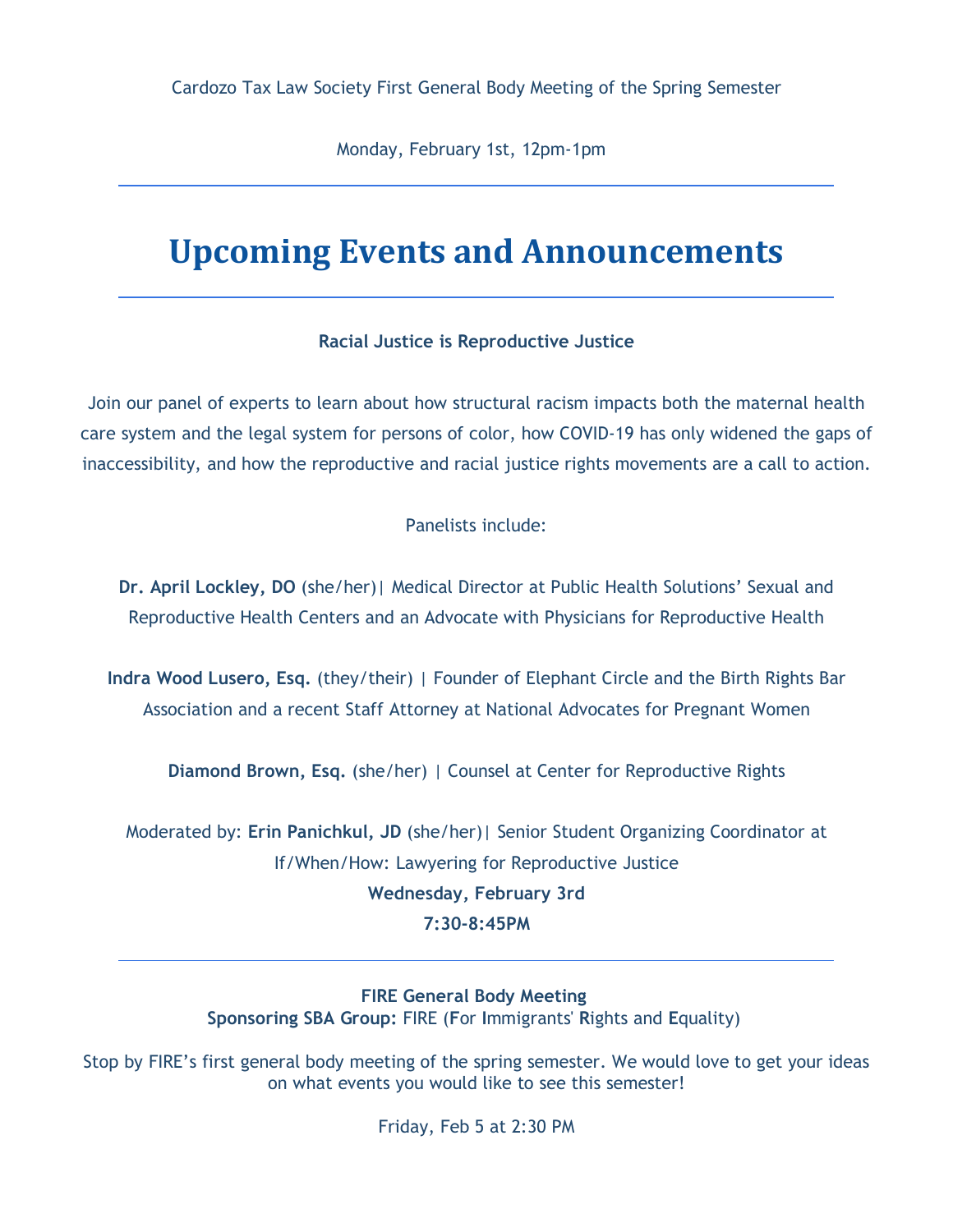

# **Today At Cardozo**

### **Tuesday, February 2nd, 2021**

### MANDATORY Trainings for Taking Cases with the Unemployment Action Center

Are you interested in litigation, labor and employment law, or the public interest field? Join the UAC! We represent individuals who have been denied unemployment benefits at their hearings before an Administrative Law Judge. To take a case, you MUST attend a training session.

Tuesday February 2nd at 7pm

For questions, please contact Sarah Dhaouahira.

Join the Minority Student Alliance (MLSA) and the Anti-Racism Student Association (ASA) this evening at 7pm for a panel discussion titled: Hear Our Voices: A Conversation on Allyship Through Empathy.

The panel will be moderated by Director of Diversity and Inclusion, Bobby Codjoe.

When: Tuesday, February 2, 2021, at 7pm

**The 2021 Mark Whitlock Scholarship : Call for Nominations**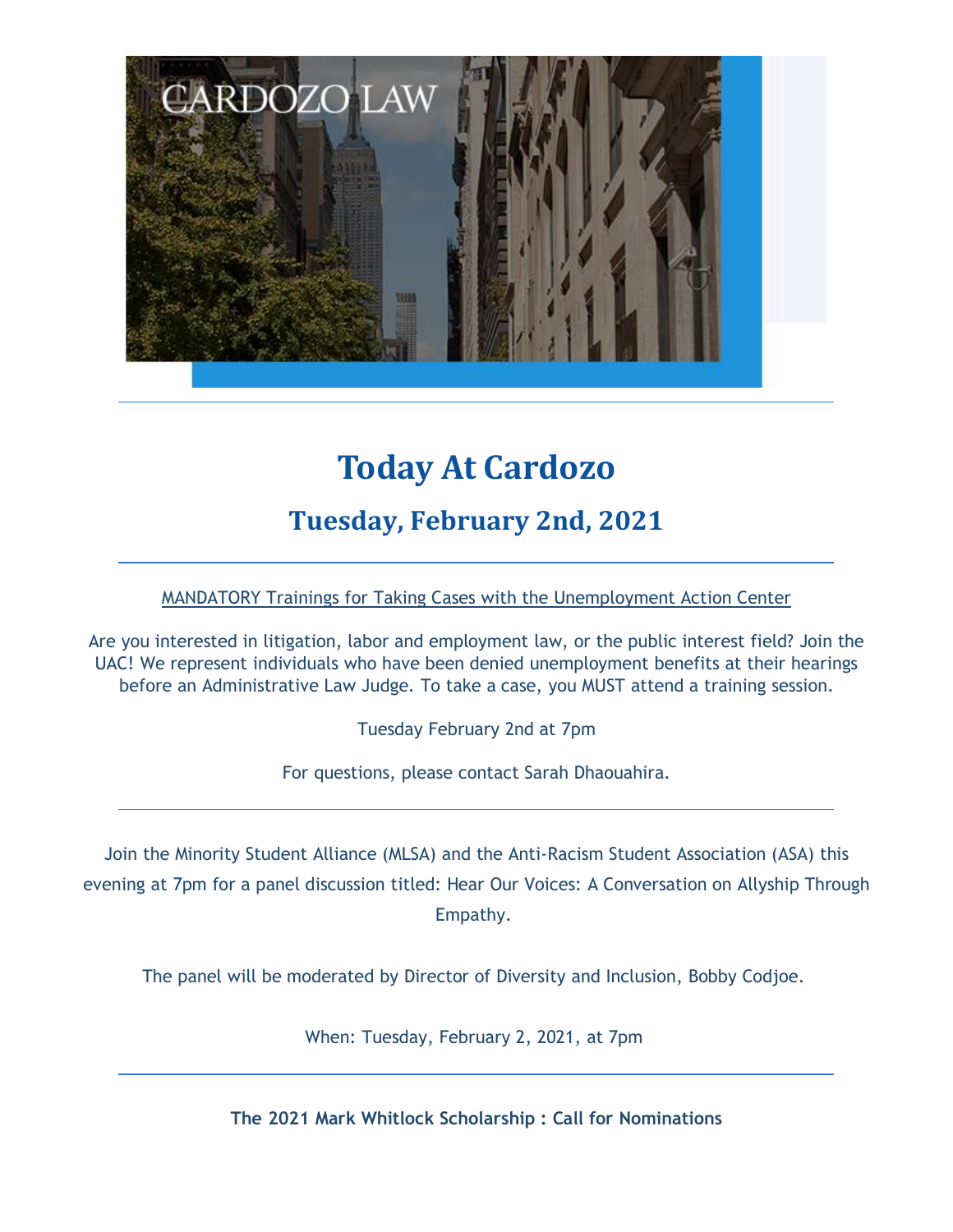The Whitlock Scholarship was established by the friends and family of Mark Whitlock '10, who passed away from brain cancer when he was a student at Cardozo. Mark's family sought to celebrate his life and honor his spirit with this scholarship. The Mark Whitlock Scholarship is a merit-based scholarship awarded to an outstanding third year student (3L) who has distinguished themselves by making a contribution to the life of the Law School. The scholarship celebrates Mark's spirit and vitality by acknowledging students who make particular efforts that strengthen the life of the Cardozo community, as Mark did with characteristic enthusiasm, dedication, and goodwill.

This year will be the 10th anniversary of the award.

Want to know more about the Mark Whitlock Project?

The deadline to submit a nomination is March 5th at 2:30pm.

## **Upcoming Events and Announcements**

There were no events requested at this time.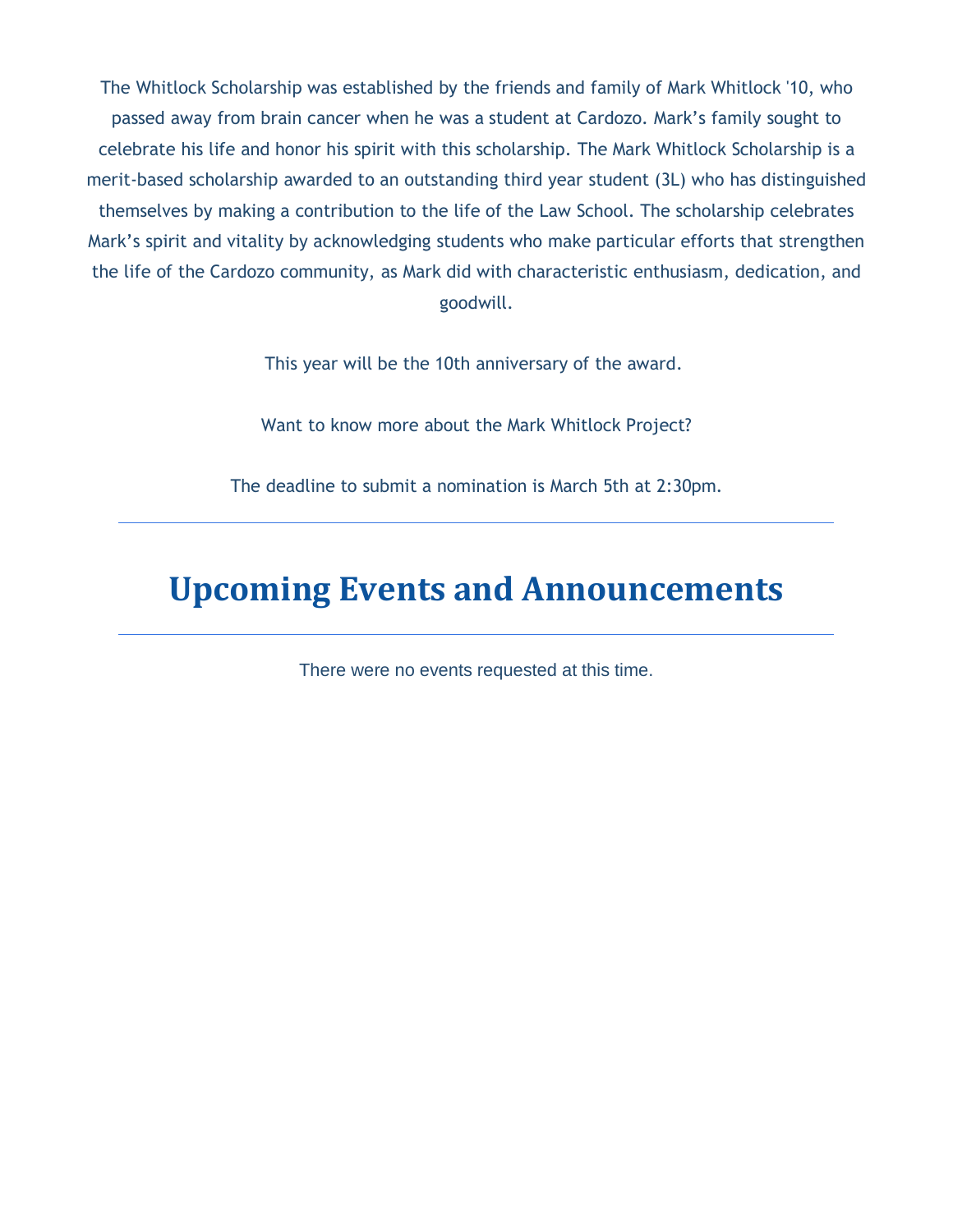

# **Today At Cardozo**

### **Wednesday, February 3rd, 2021**

**The Folly of U.S. Sanctions against the International Criminal Court**

February 3, 2021 12:00PM-1:30PM ET via Zoom

Since the inception of the International Criminal Court (ICC) in 1998, the United States has had both hostile and cooperative relations with the ICC. The outgoing U.S. administration took hostility to a new level, imposing legal sanctions on the Court's high-level officials in the same way the government imposes civil and criminal sanctions against those who provide material support to terrorists. This panel will explore the state of litigation challenging these sanctions, and how and why the incoming administration's approach to the ICC might differ from that of its predecessor.

This panel is co-sponsored by the International Humanitarian Law Committee of the American Branch of the International Law Association. CLE credit will be available pending approval. This panel will be held over zoom and a link will be sent out the morning of the event.

Panelists include:

Betsy Apple: Advocacy Director and Head of the Rule of Law Division, Open Society Justice Initiative Andrew Loewenstein, Partner, Foley Hoag Gabor Rona, Professor of Practice and Director of CLIHHR's Law and Armed Conflict Project, Benjamin N. Cardozo School of Law Adam M. Smith, Partner, Gibson, Dunn and Crutcher Beth Van Schaack, Leah Kaplan Visiting Professor of Human Rights, Stanford Law School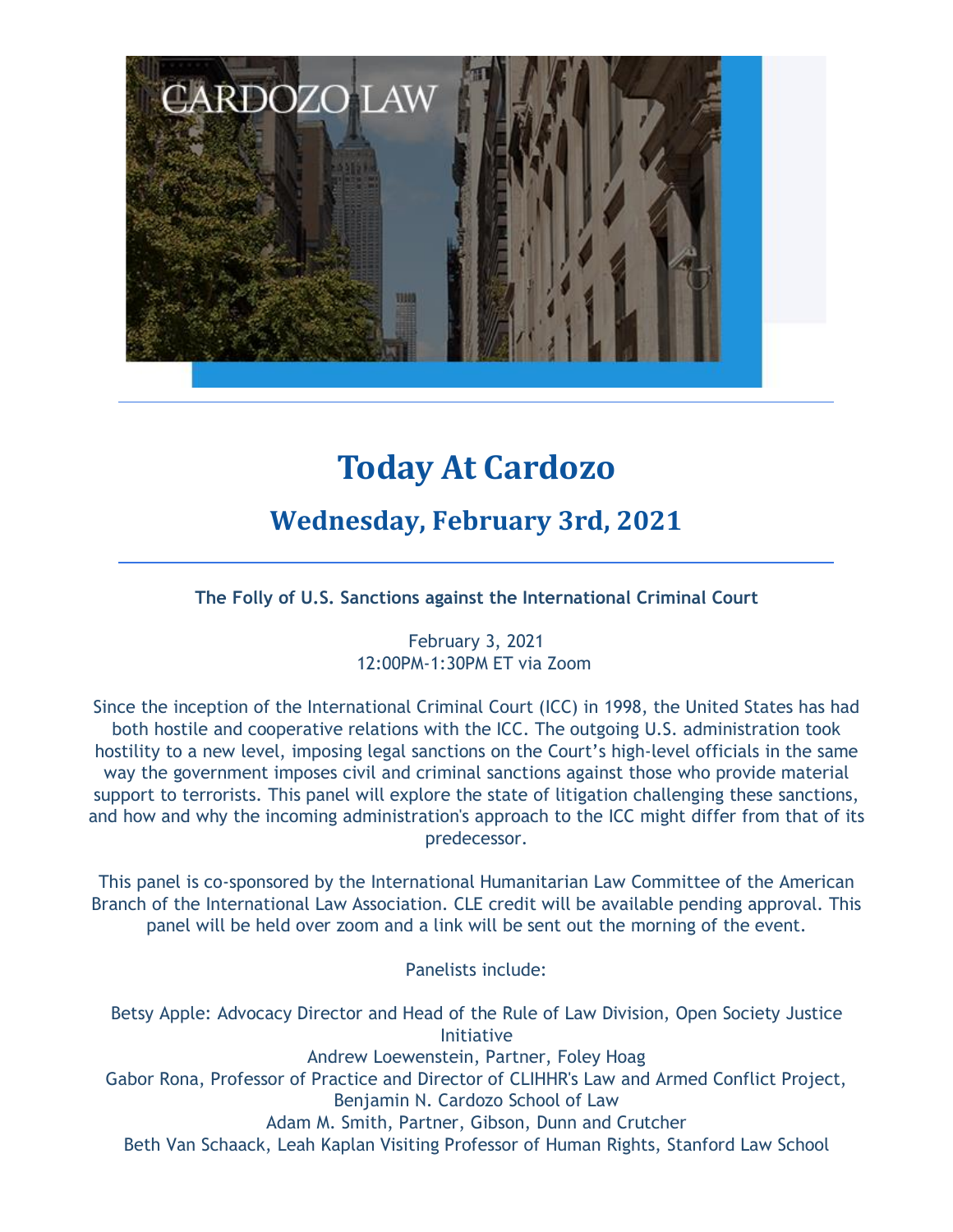### **Racial Justice is Reproductive Justice**

Join our panel of experts to learn about how structural racism impacts both the maternal health care system and the legal system for persons of color, how COVID-19 has only widened the gaps of inaccessibility, and how the reproductive and racial justice rights movements are a call to action.

Panelists include:

**Dr. April Lockley, DO** (she/her)| Medical Director at Public Health Solutions' Sexual and Reproductive Health Centers and an Advocate with Physicians for Reproductive Health

**Indra Wood Lusero, Esq.** (they/their) | Founder of Elephant Circle and the Birth Rights Bar Association and a recent Staff Attorney at National Advocates for Pregnant Women

**Diamond Brown, Esq.** (she/her) | Counsel at Center for Reproductive Rights

Moderated by: **Erin Panichkul, JD** (she/her)| Senior Student Organizing Coordinator at If/When/How: Lawyering for Reproductive Justice

> **Wednesday, February 3rd 7:30-8:45PM**

### Chabad Serving Cardozo

Grab a mug and some cookies for 'cookies and conversation' with Chabad rebbetzin Perry Wolff. Shmooze with your fellow ladies and share a Torah thought together.

Wednesday at 12:00 pm

## **Upcoming Events and Announcements**

**Bully. Coward. Victim. The Story of Roy Cohn**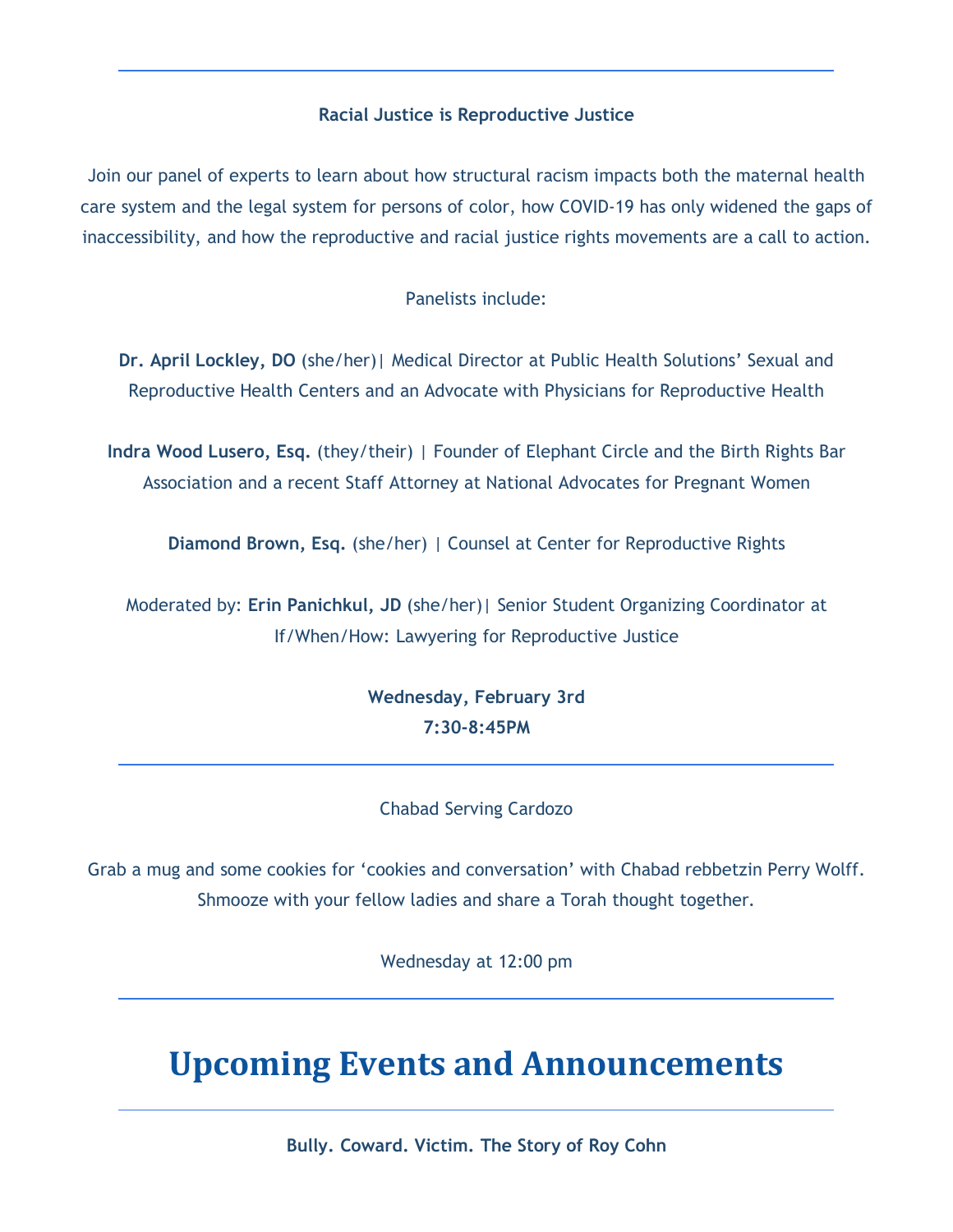Professor Barry Scheck, co founder and co director of The Innocence Project at Cardozo Law, discusses the documentary Bully. Coward. Victim. The Story of Roy Cohn with its director, Ivy Meeropol, and her father, Michael Meeropol. Particularly relevant given today's political climate, the conversation will address why now is the time to talk about Roy Cohn.

The documentary offers an unflinching look at the infamous attorney who prosecuted Ivy Meeropol's grandparents, Julius and Ethel Rosenberg, and later argued persuasively for their execution in what became known as the "atomic spies" case.

The film examines Cohn's life as chief counsel to Senator Joseph McCarthy in the late 1950s and then through the 1980s when he became a darling of the Reagan White House, a rabid antihomosexuality activist and political mentor to Donald J. Trump before dying from AIDS in 1986.

This FAME event is co-sponsored by the Filmmakers Legal Clinic and the Cardozo OUTlaw Alumni and Entertainment Law Society.

**One Year Later with Sam Edelman -- A Conversation about Covid-19's Impact on the Fashion Industry**

Wednesday, February 10 at 6:30 p.m.

Designer Sam Edelman, the founder of his eponymous brand, visited Cardozo Law last February to discuss his career, achieving longevity in the fashion industry, and his views on the fashion industry's future. He returns to speak with Barbara Kolsun, Director of the FAME Center, about the impact of Covid-19 on the industry over the past 12 months, and the challenges and opportunities that now exist.

This FAME event is co-sponsored by the Cardozo Fashion Law Society and Loza & Loza LLP.

#### **Dean Melanie Leslie invites you to A Conversation with Abbey Green '99**

Wednesday, February 10, 202 12 p.m. Advance Registration Required

Please join Dean Leslie for a chat with Abbey Green '99, Art Lawyer. She is an expert in Art Law and Corporate Counsel & Global Copyright Manager at Christie's Auction House.

Topics include her career path from a small IP firm to one of the most renowned auction houses in the world, as well as her recent involvement in a sale of a T-Rex Dinosaur named Stan!

This is a unique opportunity to hear from a former Cardozo student with unparalleled career experience, especially for those who are interested in the IP industry and art law. This event is open only to Cardozo students.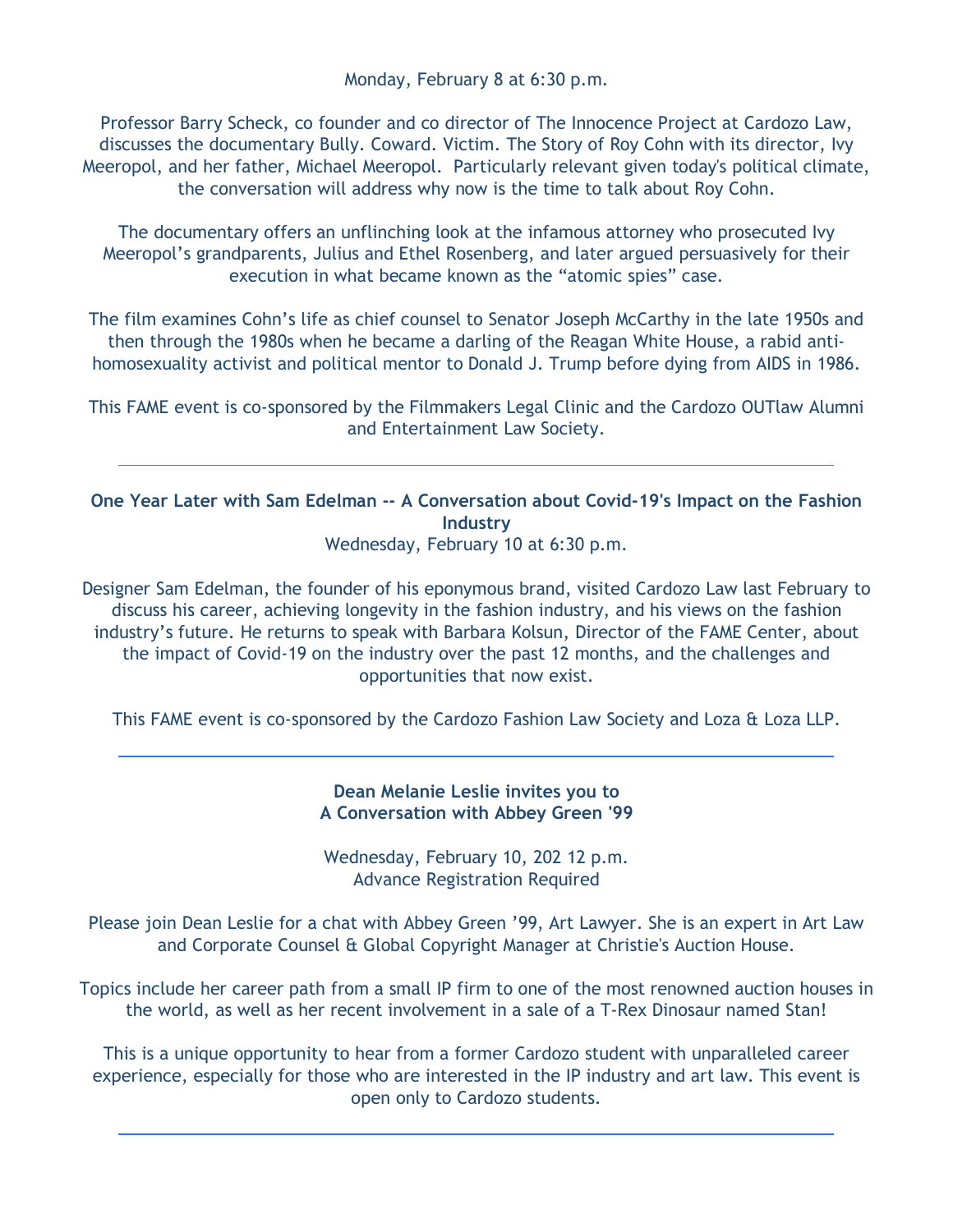### The Heyman Center on Corporate Law & Governance invites you to a Heyman Speaker Series event:

### **GameStop, Robinhood and Retail Investors: What's Going On In the Equity Markets?**

**Speaker**: Professor Elizabeth Goldman, Cardozo School of Law **Date**: Thursday, February 4, 2021 **Time**: 6:00 p.m.

Please join us for a Heyman Speaker Series event with Professor Elizabeth Goldman, Director of the Securities Arbitration Clinic at Cardozo! The recent surge in GameStop's stock price, fueled by trading by retail investors and famously tied to Reddit's WallStreetBets forum, has brought the U.S. equity markets into the spotlight. It has also led to many questions, including whether stock prices actually reflect the value of a company, the apparent inequality between how the markets work for hedge funds versus retail investors, the effect on other companies like AMC and BlackBerry, and the implications of Robinhood halting the purchase of these (and other) stocks on its platform. Join us for a discussion of these questions and more, including the potential legal challenges that may arise.

Zoom details are available on the registration page and will also be sent by email prior to the event. This event is open only to the Cardozo community.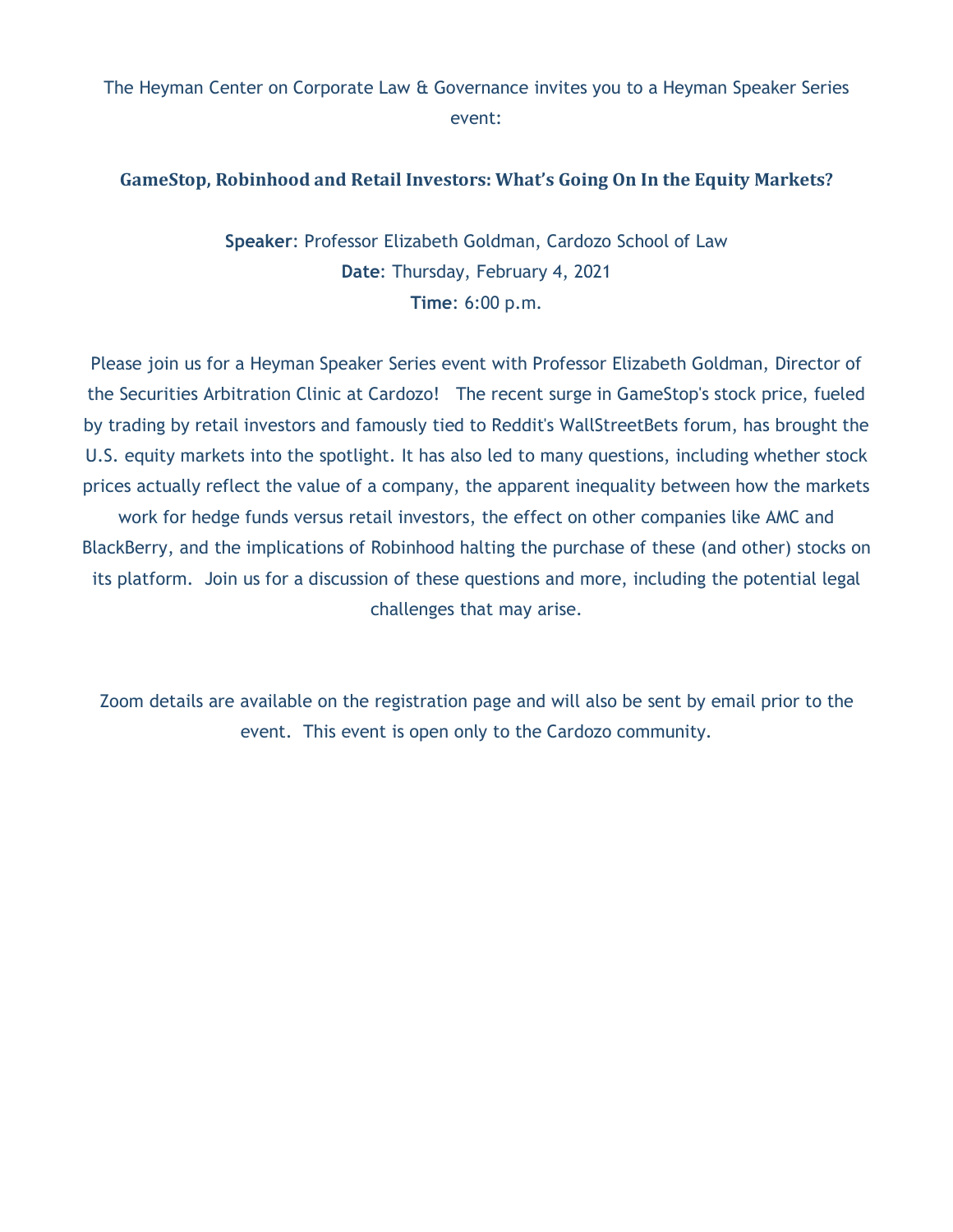

# **Today At Cardozo Thursday, February 4th, 2021**

The Heyman Center on Corporate Law & Governance invites you to a Heyman Speaker Series event:

### **GameStop, Robinhood and Retail Investors: What's Going On In the Equity Markets?**

**Speaker**: Professor Elizabeth Goldman, Cardozo School of Law **Date**: Thursday, February 4, 2021 **Time**: 6:00 p.m.

Please join us for a Heyman Speaker Series event with Professor Elizabeth Goldman, Director of the Securities Arbitration Clinic at Cardozo! The recent surge in GameStop's stock price, fueled by trading by retail investors and famously tied to Reddit's WallStreetBets forum, has brought the U.S. equity markets into the spotlight. It has also led to many questions, including whether stock prices actually reflect the value of a company, the apparent inequality between how the markets

work for hedge funds versus retail investors, the effect on other companies like AMC and BlackBerry, and the implications of Robinhood halting the purchase of these (and other) stocks on its platform. Join us for a discussion of these questions and more, including the potential legal challenges that may arise.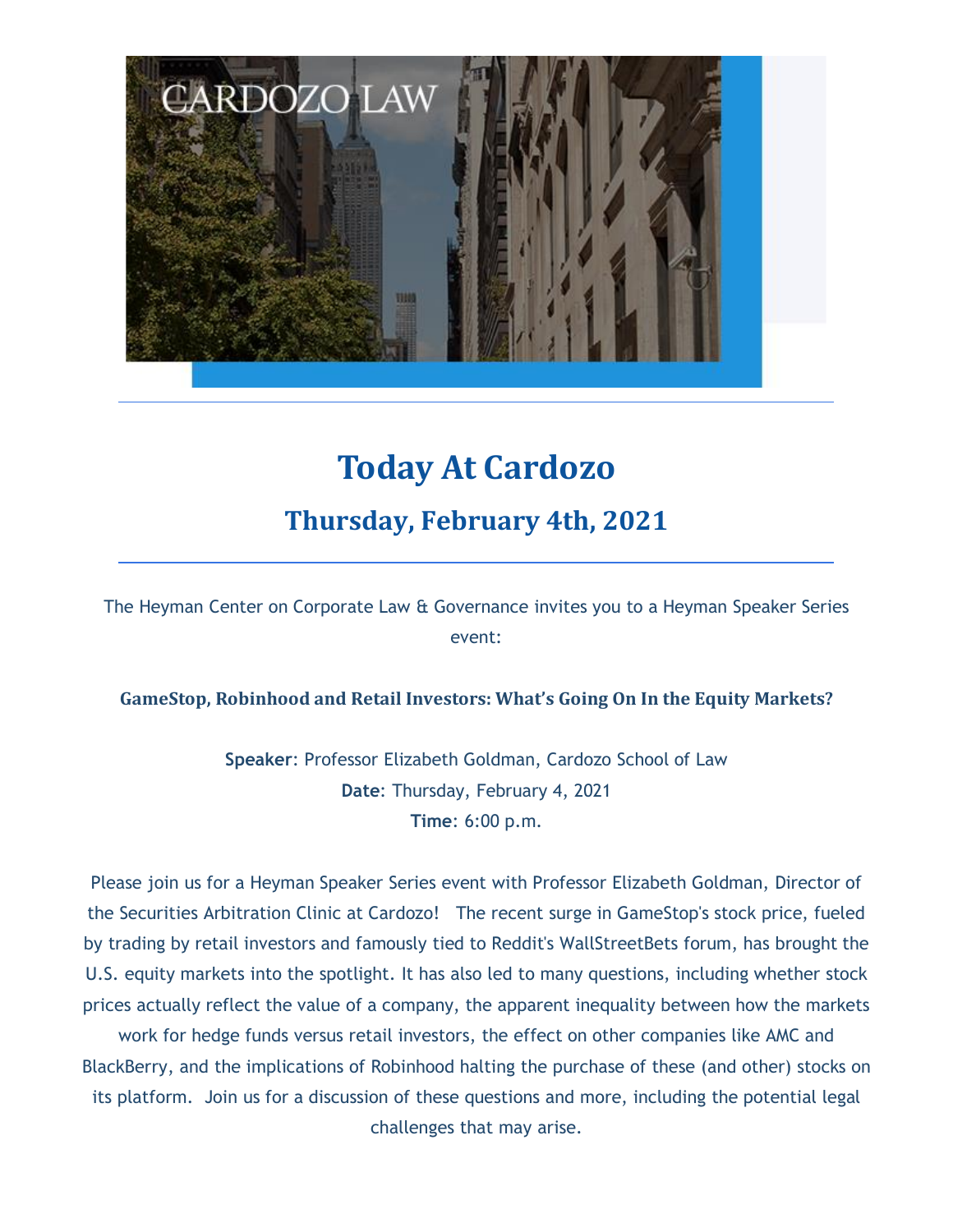Zoom details are available on the registration page and will also be sent by email prior to the event. This event is open only to the Cardozo community.

# **Upcoming Events and Announcements**

There were no events requested at this time.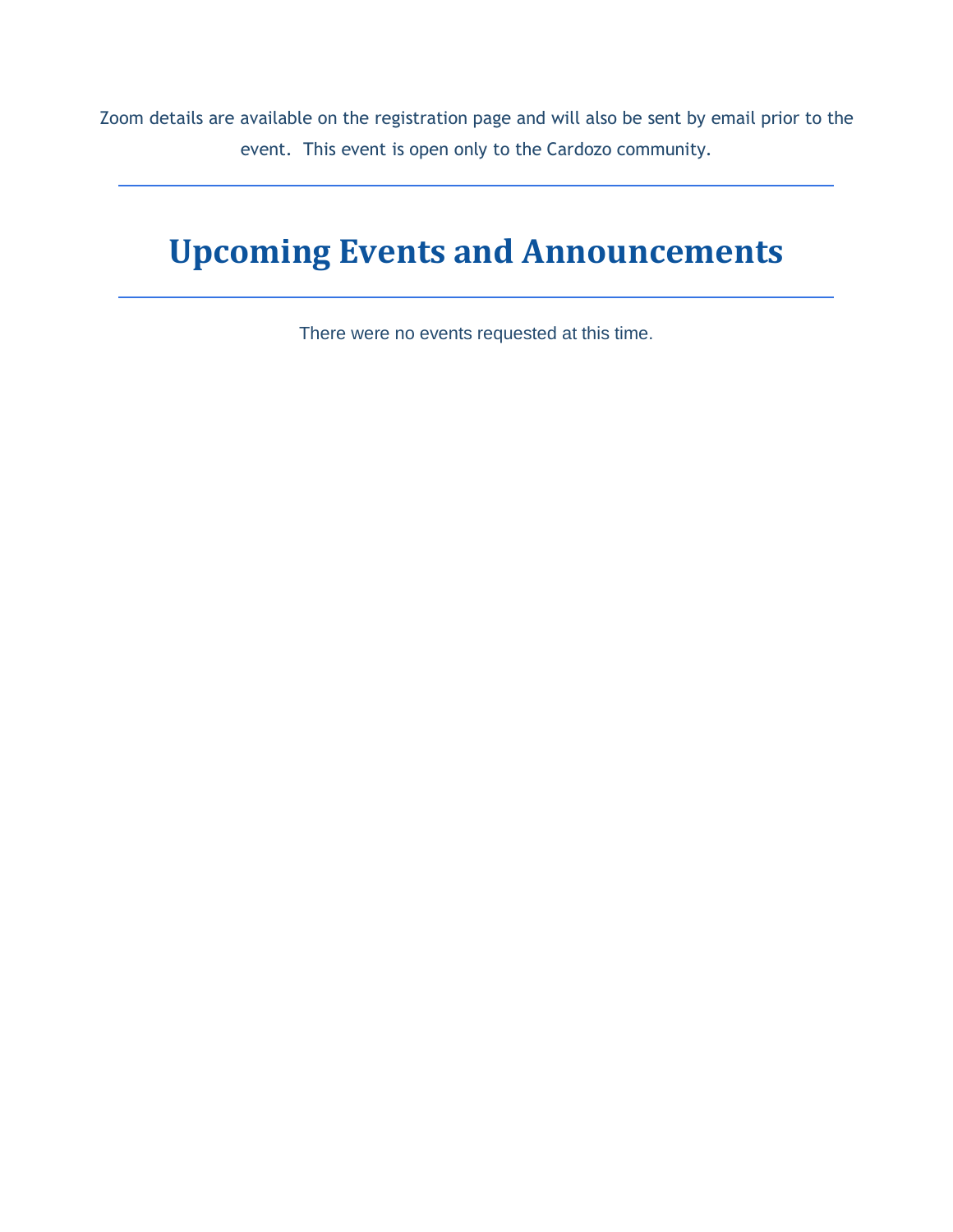

# **Today At Cardozo**

**Friday, February 5th, 2021**

**FIRE General Body Meeting Sponsoring SBA Group:** FIRE (**F**or **I**mmigrants' **R**ights and **E**quality)

Stop by FIRE's first general body meeting of the spring semester. We would love to get your ideas on what events you would like to see this semester!

Friday, Feb 5 at 2:30 PM

Join **BLSA** as we kick off Black History Month with some fun and games!

Event: Happy Hour and Game Night! When: Friday, February 5, 4pm-5pm

# **Upcoming Events and Announcements**

ADR Competition Honor Society Presents: INTRASCHOOL NEGOTIATION COMPETITION INFORMATION SESSION. Get all your questions answered!